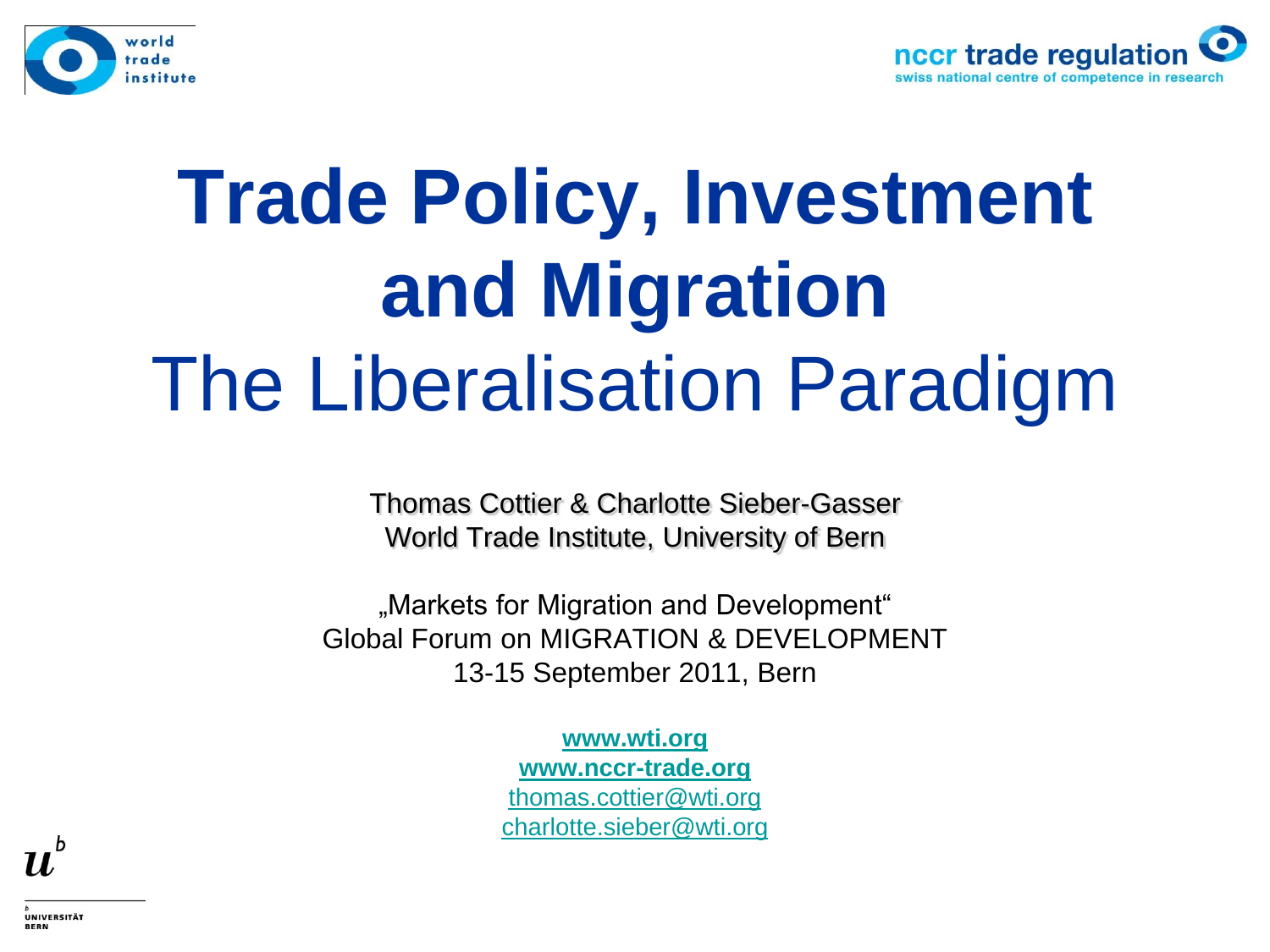



#### Fragmentation



UNIVERSITÄT **BERN** 

 $\boldsymbol{u}^{\textit{b}}$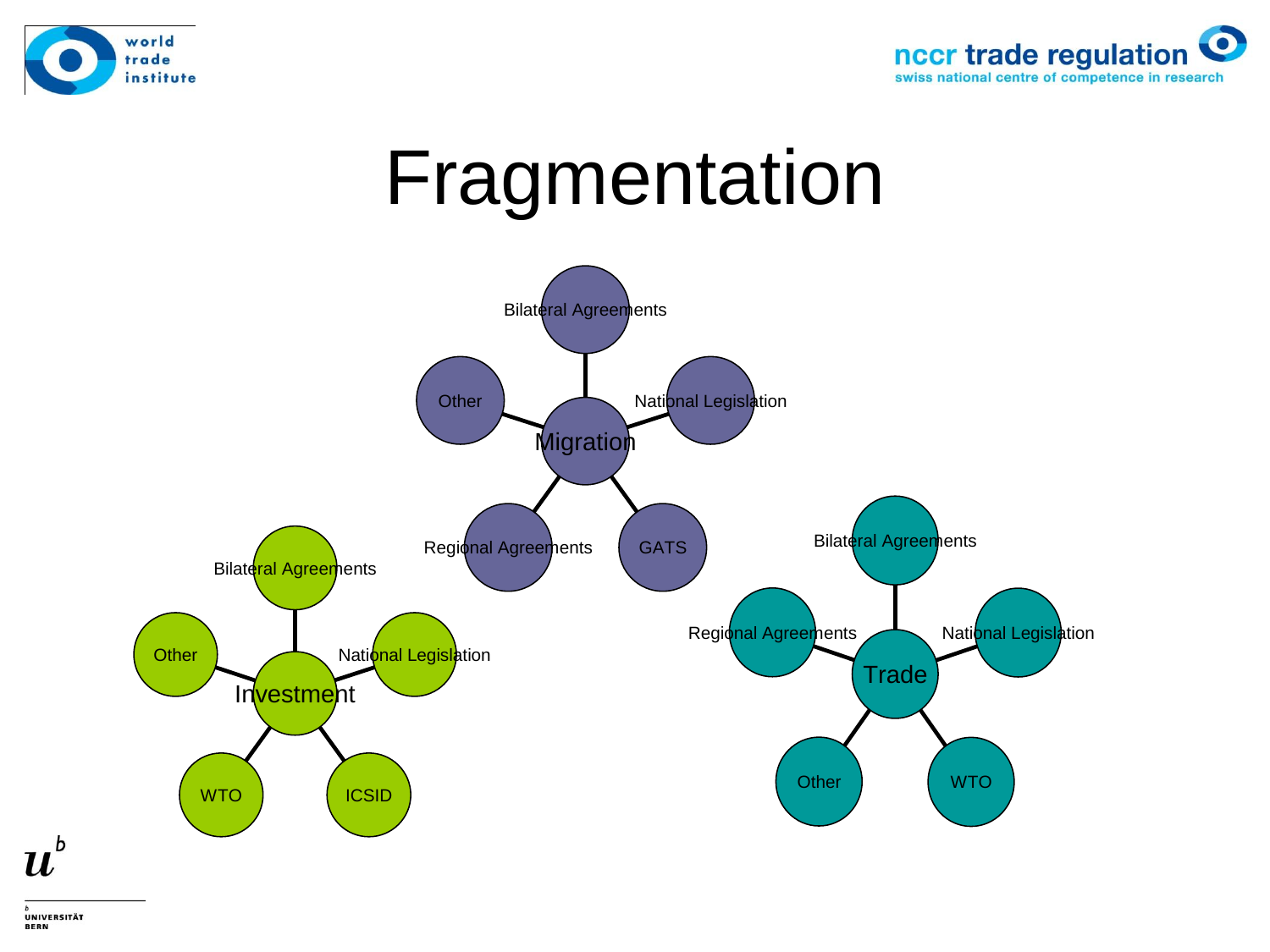



# The Challenge



http://filipspagnoli.wordpress.com/2008/05/17/human-rights-cartoon-82/

11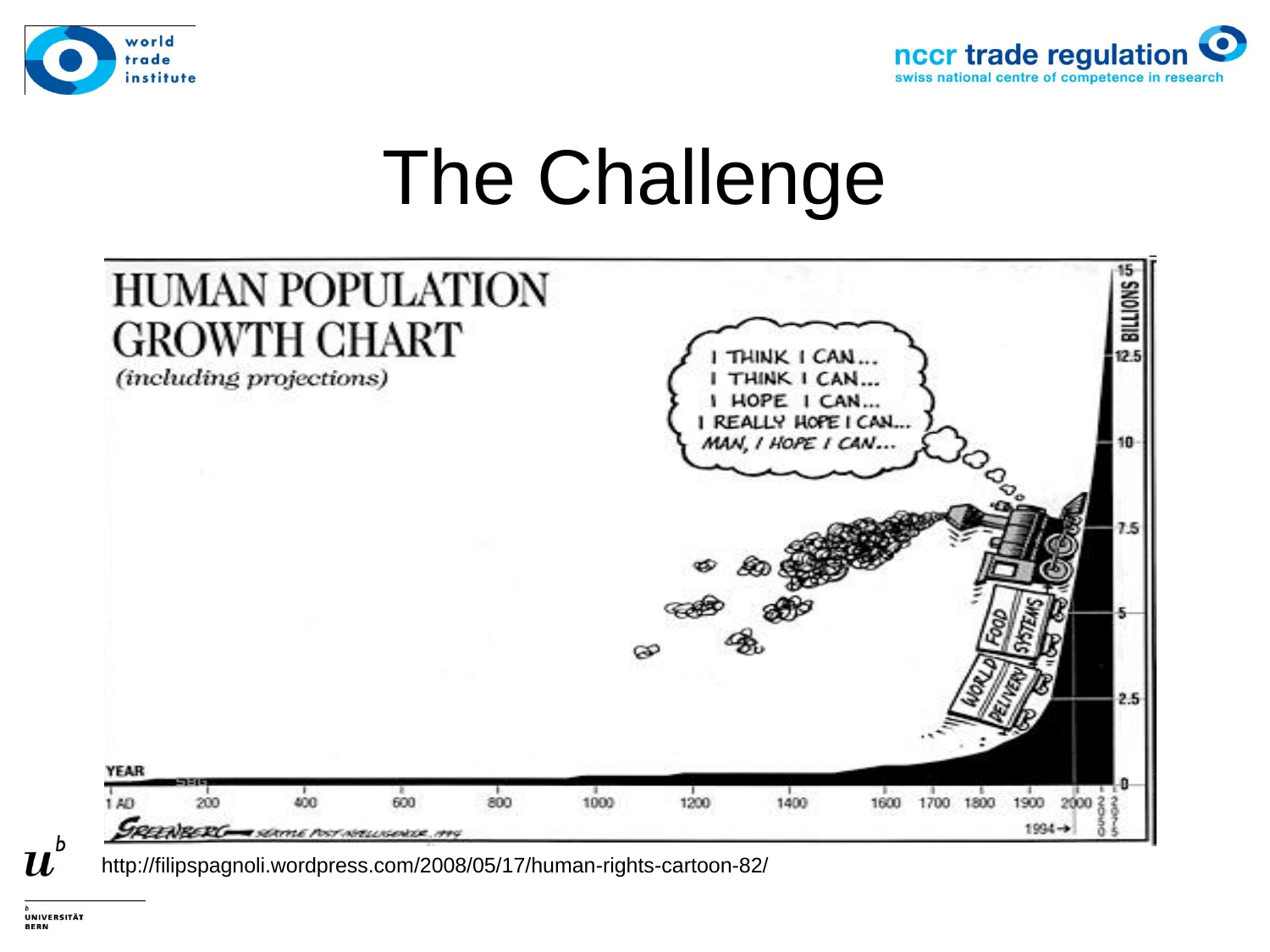



#### The Liberal Paradox



http://stkarnick.com/blog2/2008/04/post\_118.html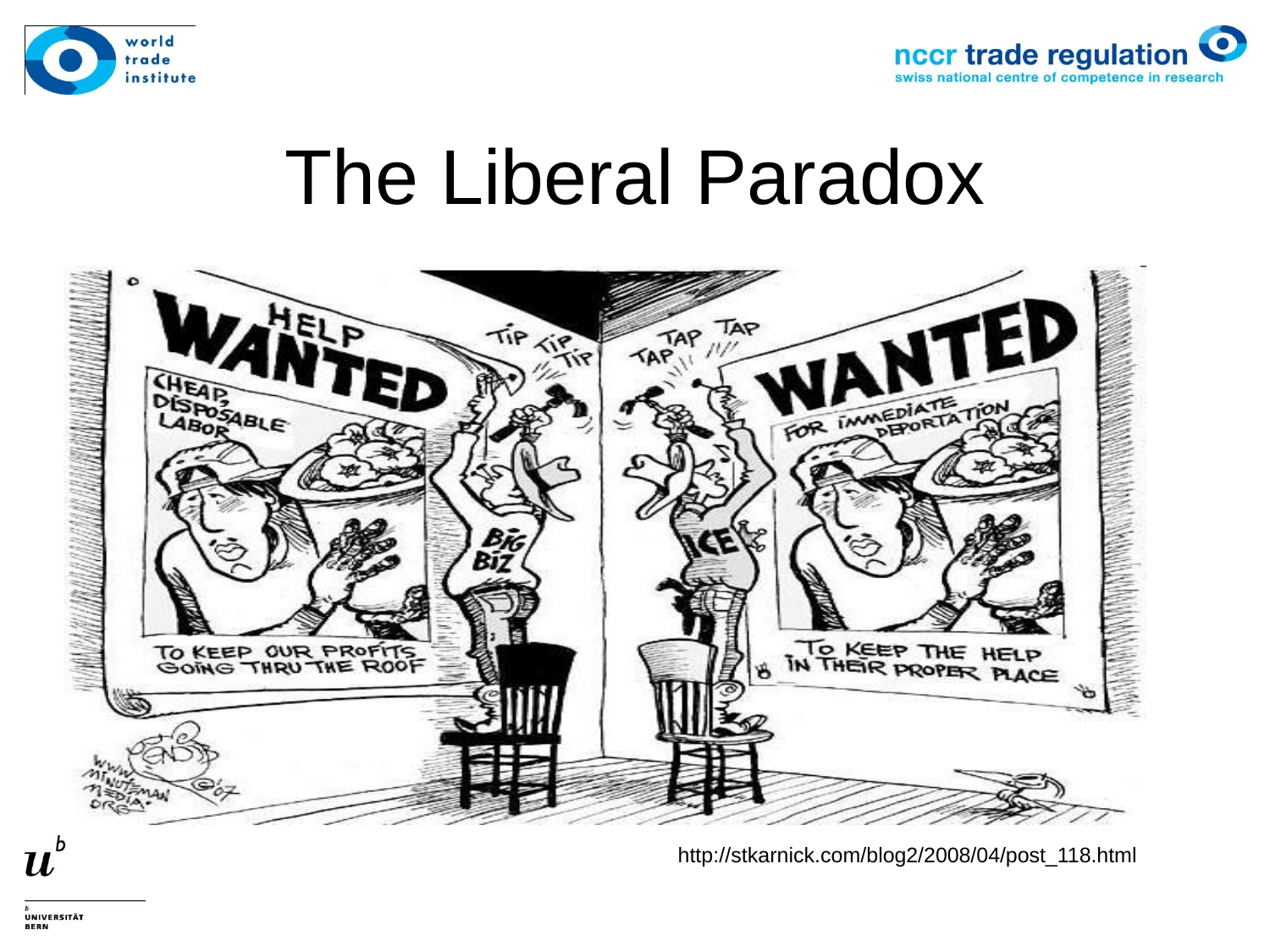



## Thinking Outside the Box



 $\boldsymbol{u}^{\textit{b}}$ 

http://jrempel.wordpress.com/2011/04/21/creative-thinking-inside-the-box/

**UNIVERSITÄT BERN**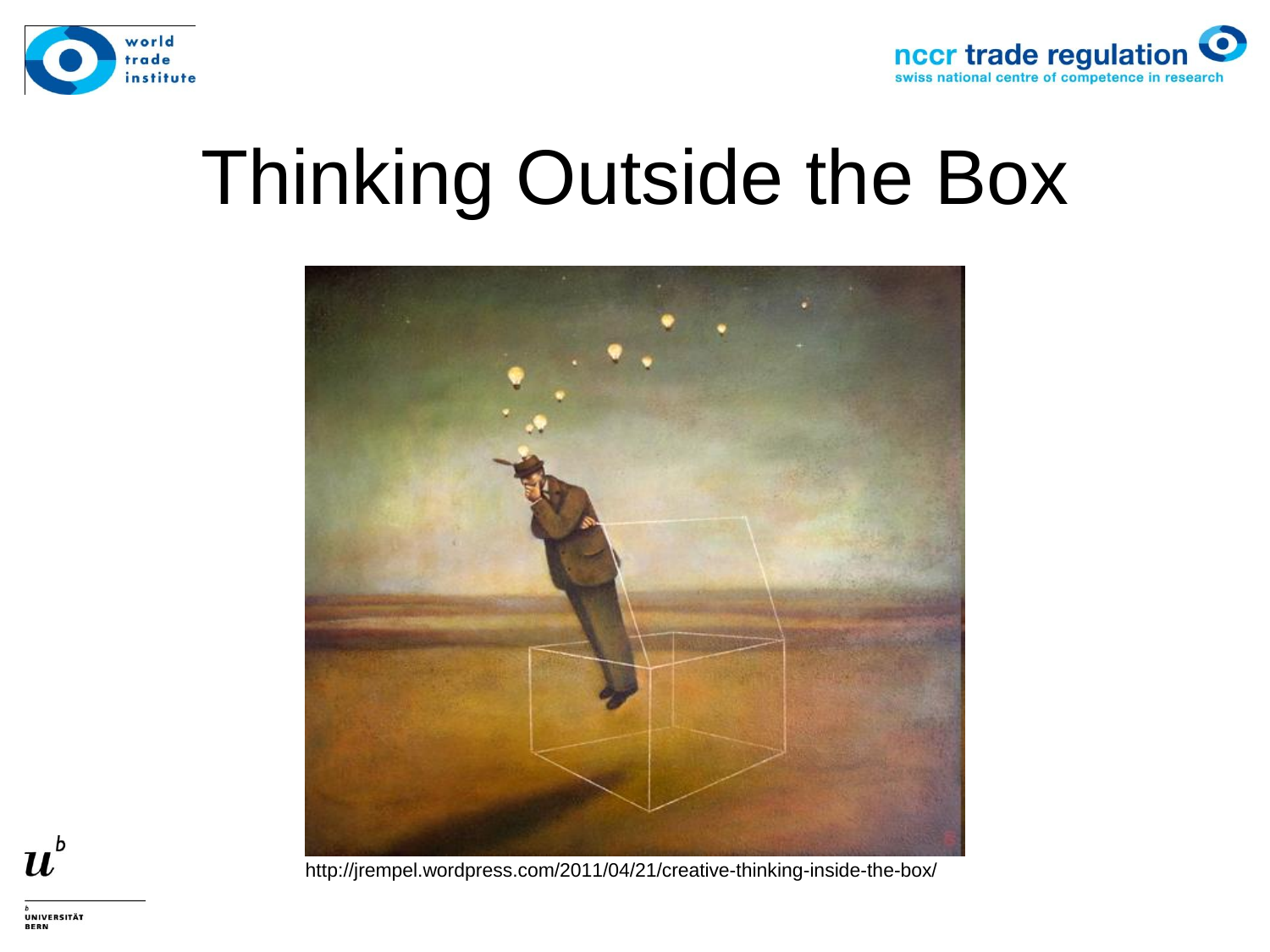



# TRADE



 $\boldsymbol{u}^{\textit{b}}$ 

**UNIVERSITÄT BERN**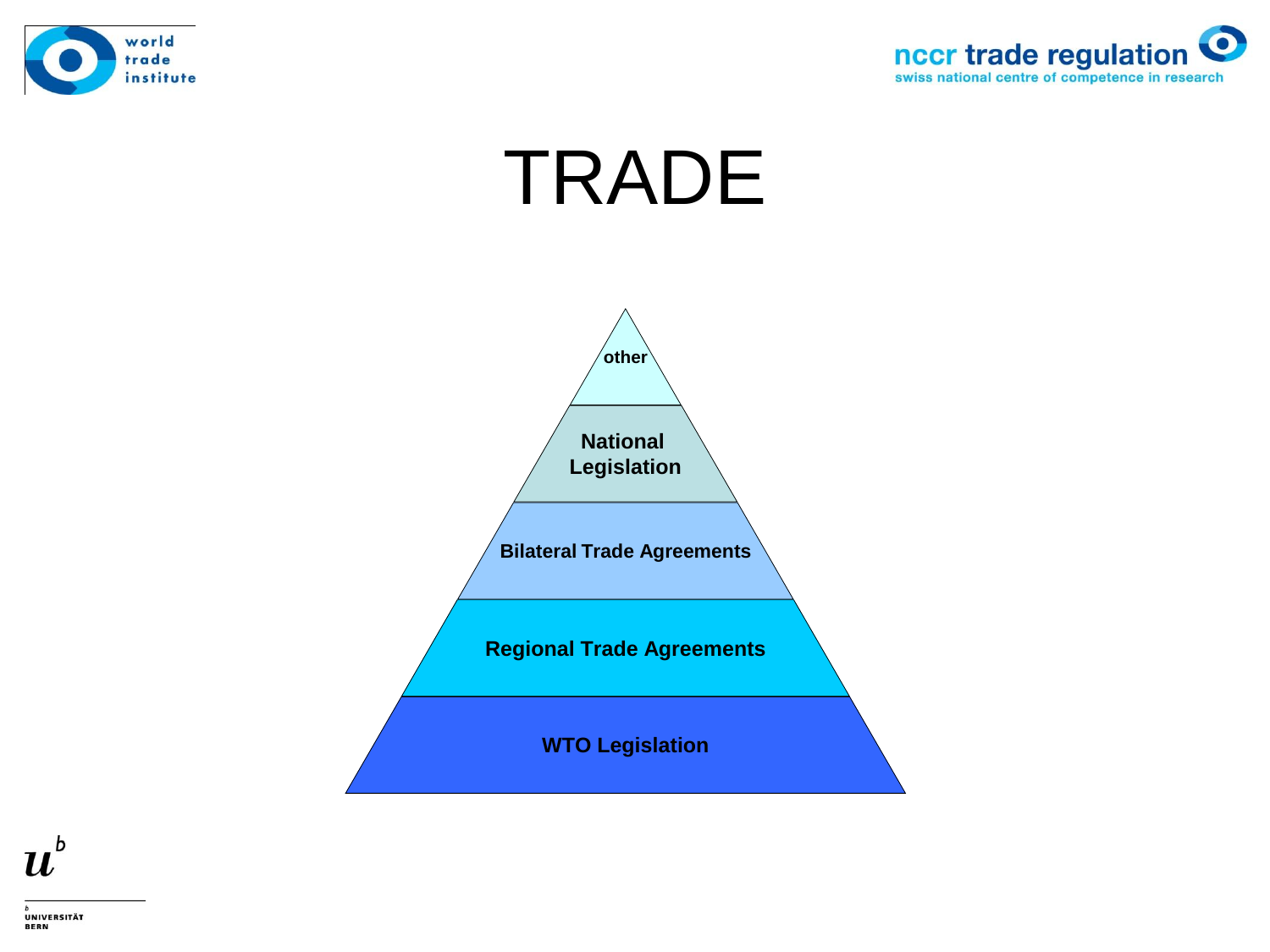



#### Short Introduction to WTO System

- The WTO (1995) results from an ever increasing complexity of successive agreements and dispute settlement practices
- The WTO provides common structure to GATT 95, GATS and TRIPs and Dispute Settlement (DSU)
- Other than for DSU, it did not fundamentally alter the traditions of GATT
- The Doha Development Agenda (2001-\*\*\*\*)

71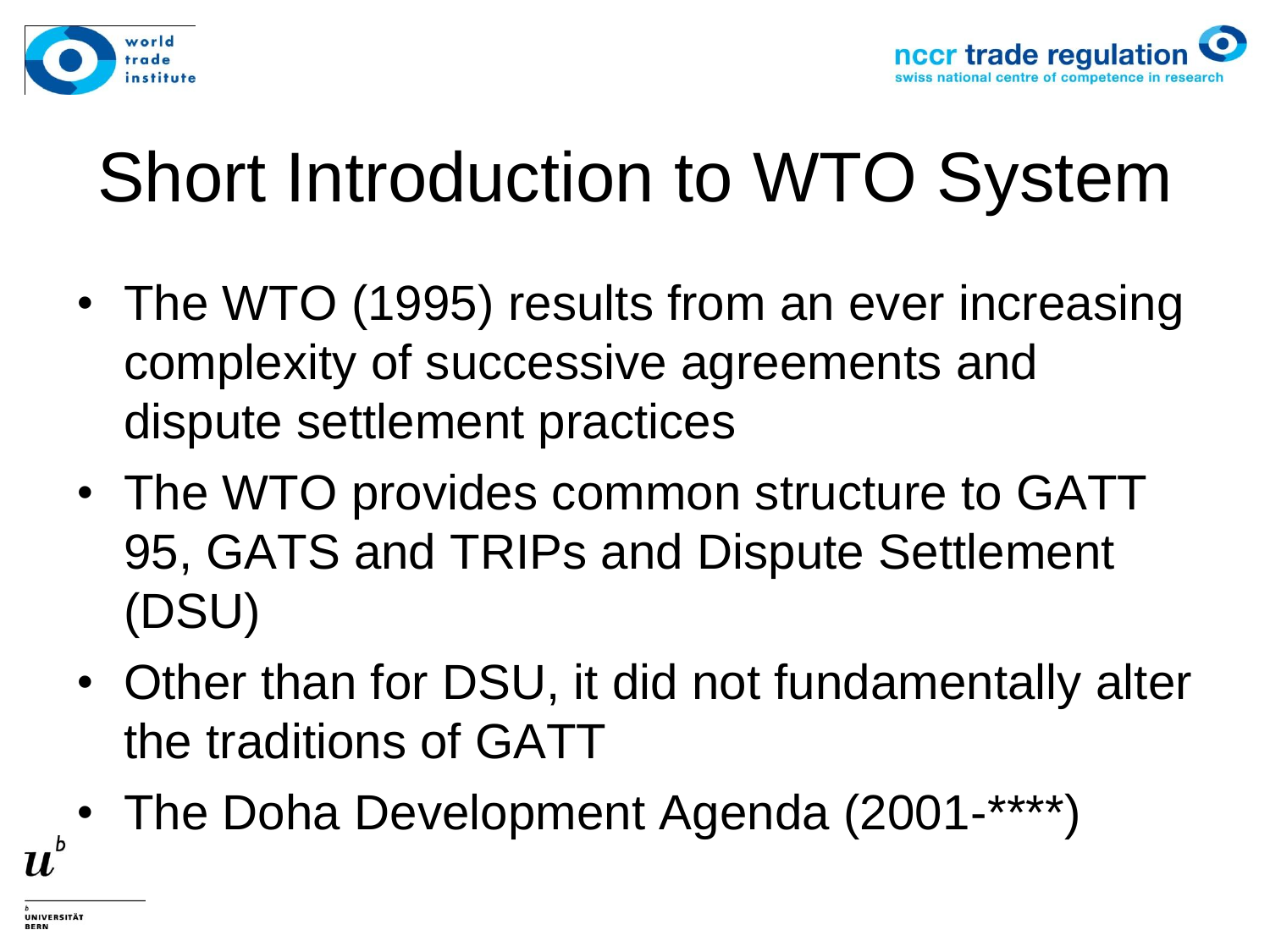



#### Tariff Reductions in the Industrial Sector (Developed Countries)

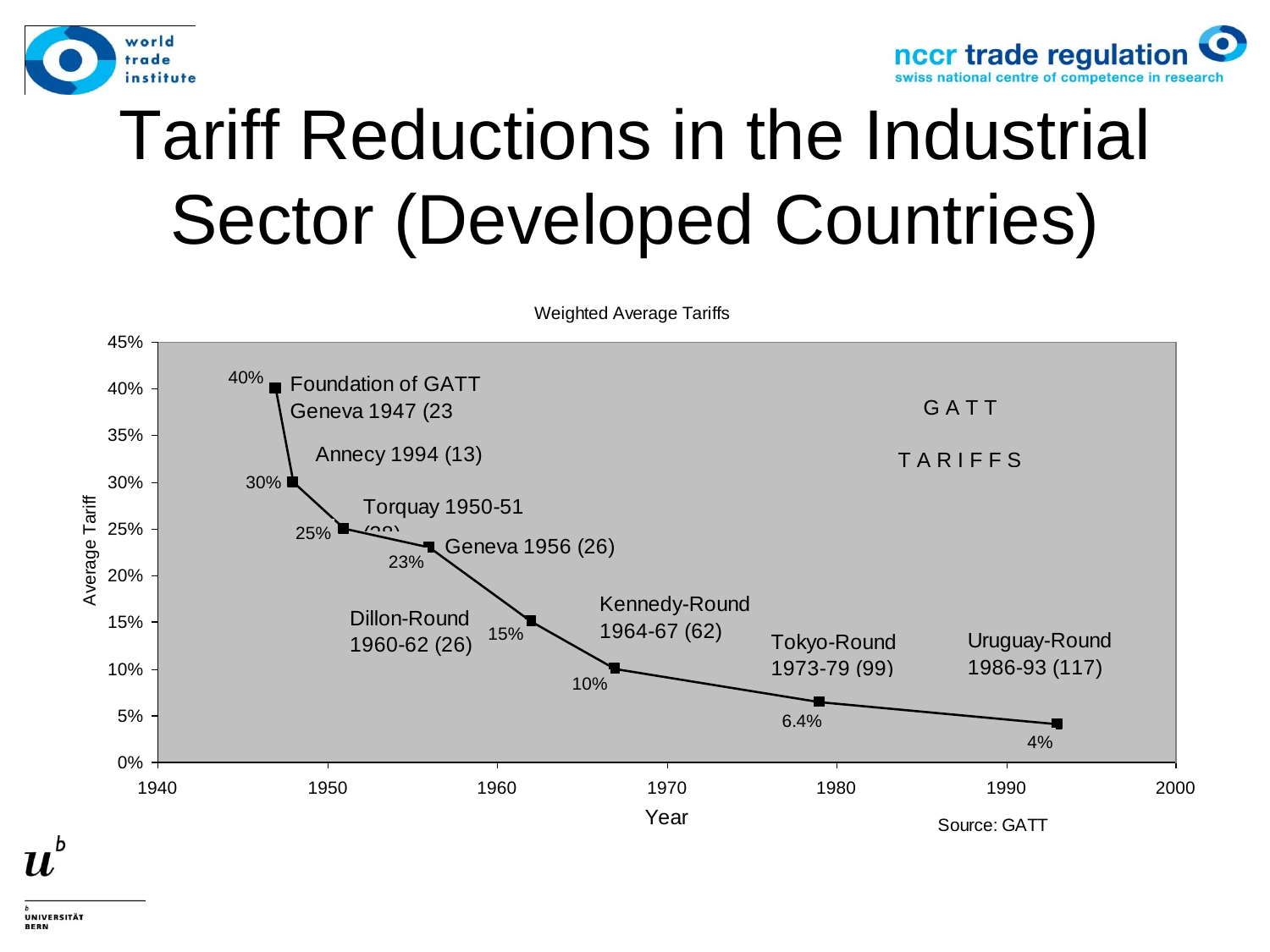



# Principles of Multilateral Trade Regulation

- Non-discrimination (MFN, National Treatment)
- Progressive Liberalisation of Goods and Services
- Protection of Intellectual Property
- Transparency
- Consensus in Decision-Making
- Binding Dispute Settlement and Enforcement

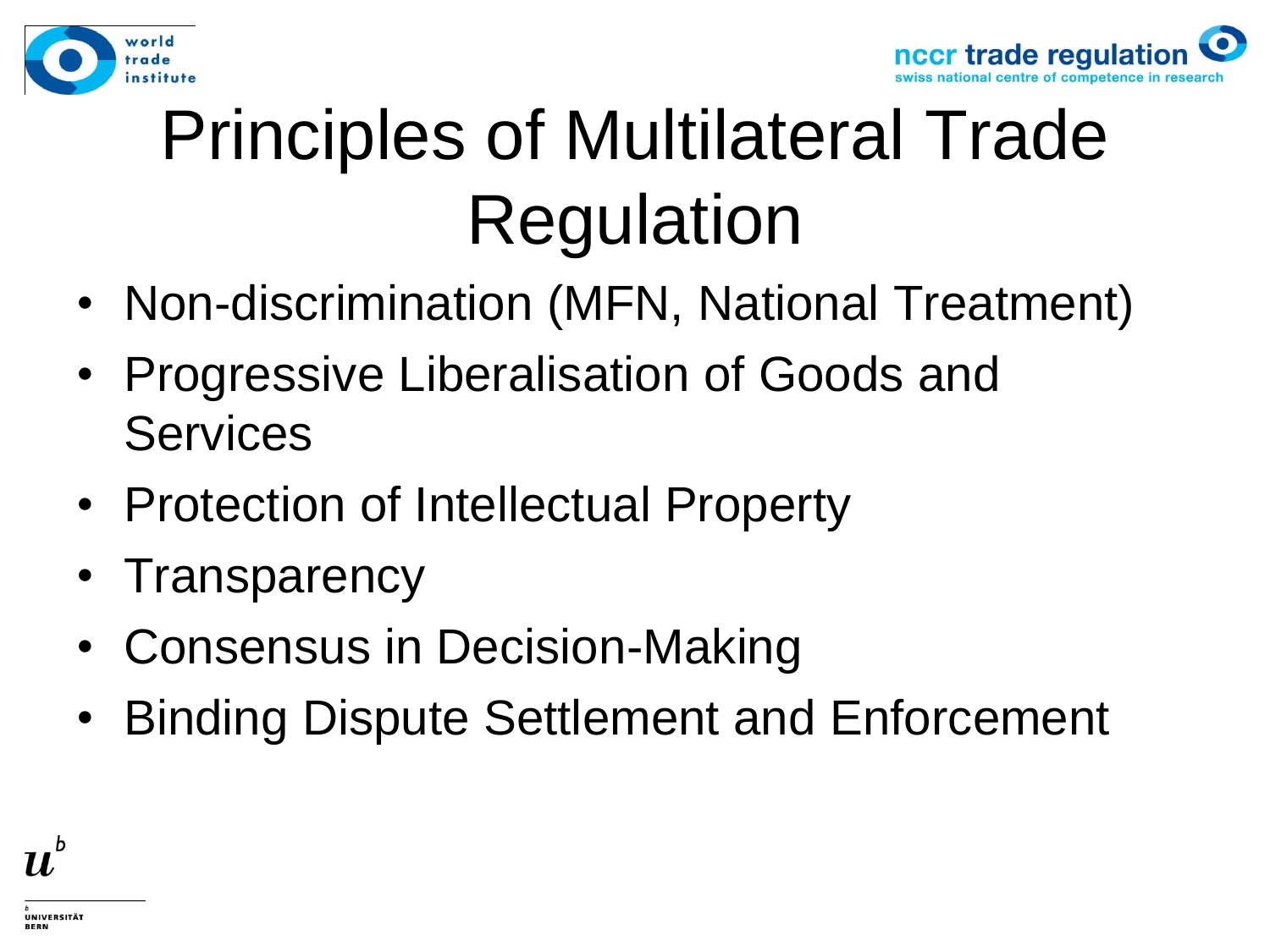



# Eight Rounds (1947-1993)

- Overall Tariff Reduction from 40% ad valorem to 4% world wide
- Addressing second generation trade barriers
	- Technical barriers to trade
	- Subsidies, Anti-dumping disciplines
- Addressing third generation barriers to trade in domestic regulations in Uruguay Round
	- Services, Intellectual Property, Agricultural Domestic Support Levels

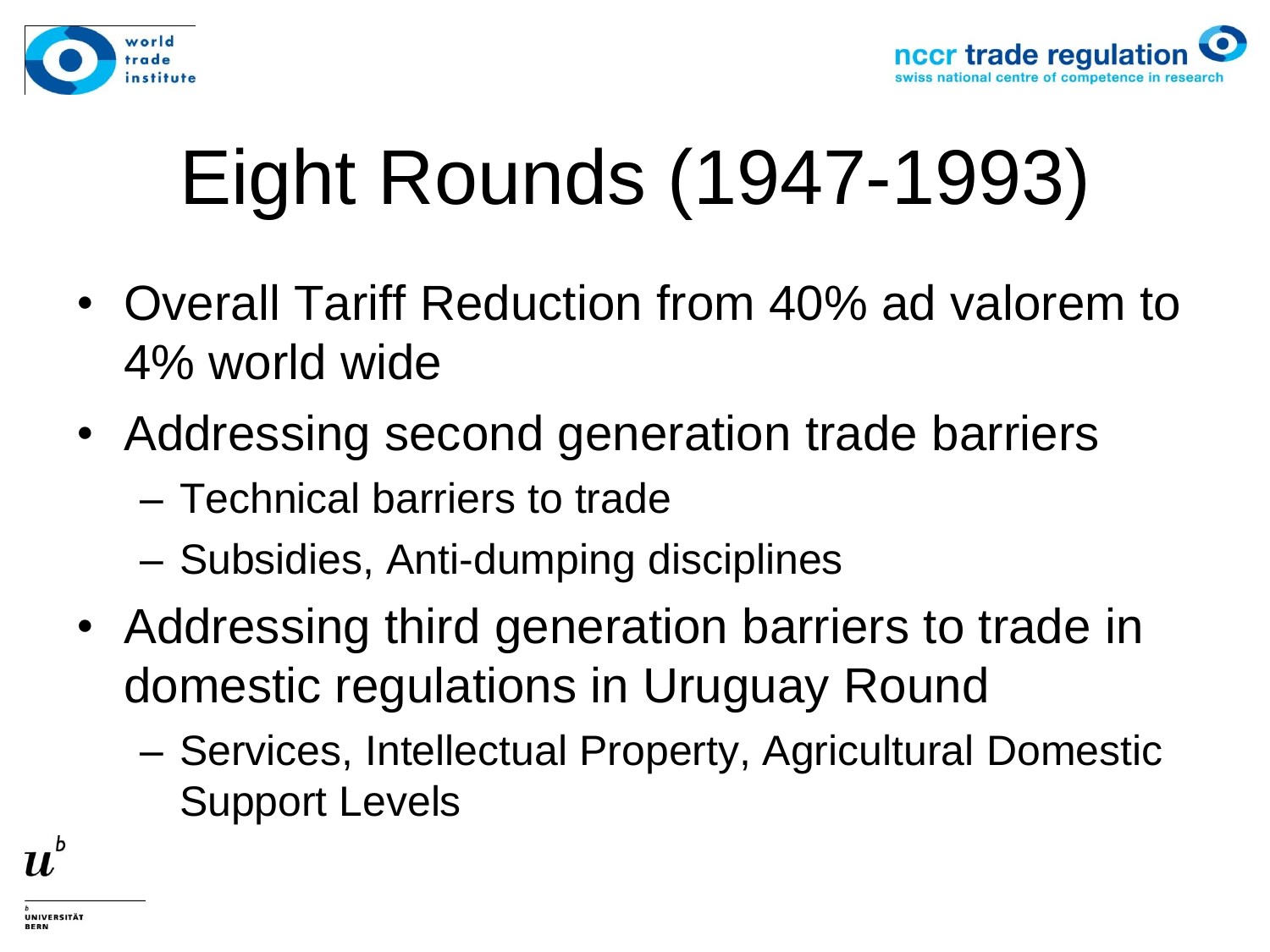



#### Number of Preferential Trade Agreements World Wide



UNIVERSITÄT

71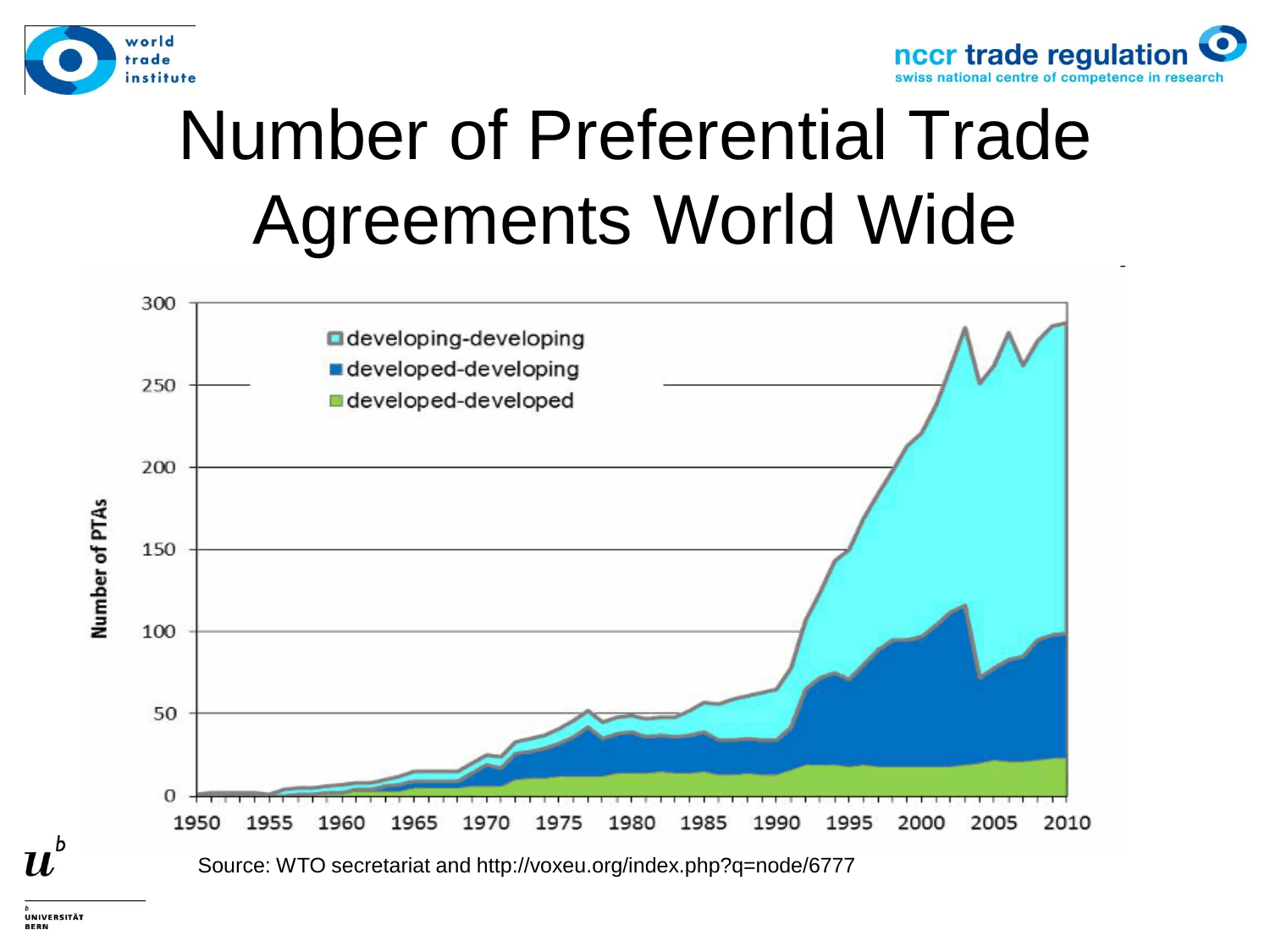



#### Relevant Aspects of Trade Policy for Migration: Global



 $\boldsymbol{u}^{\text{\tiny b}}$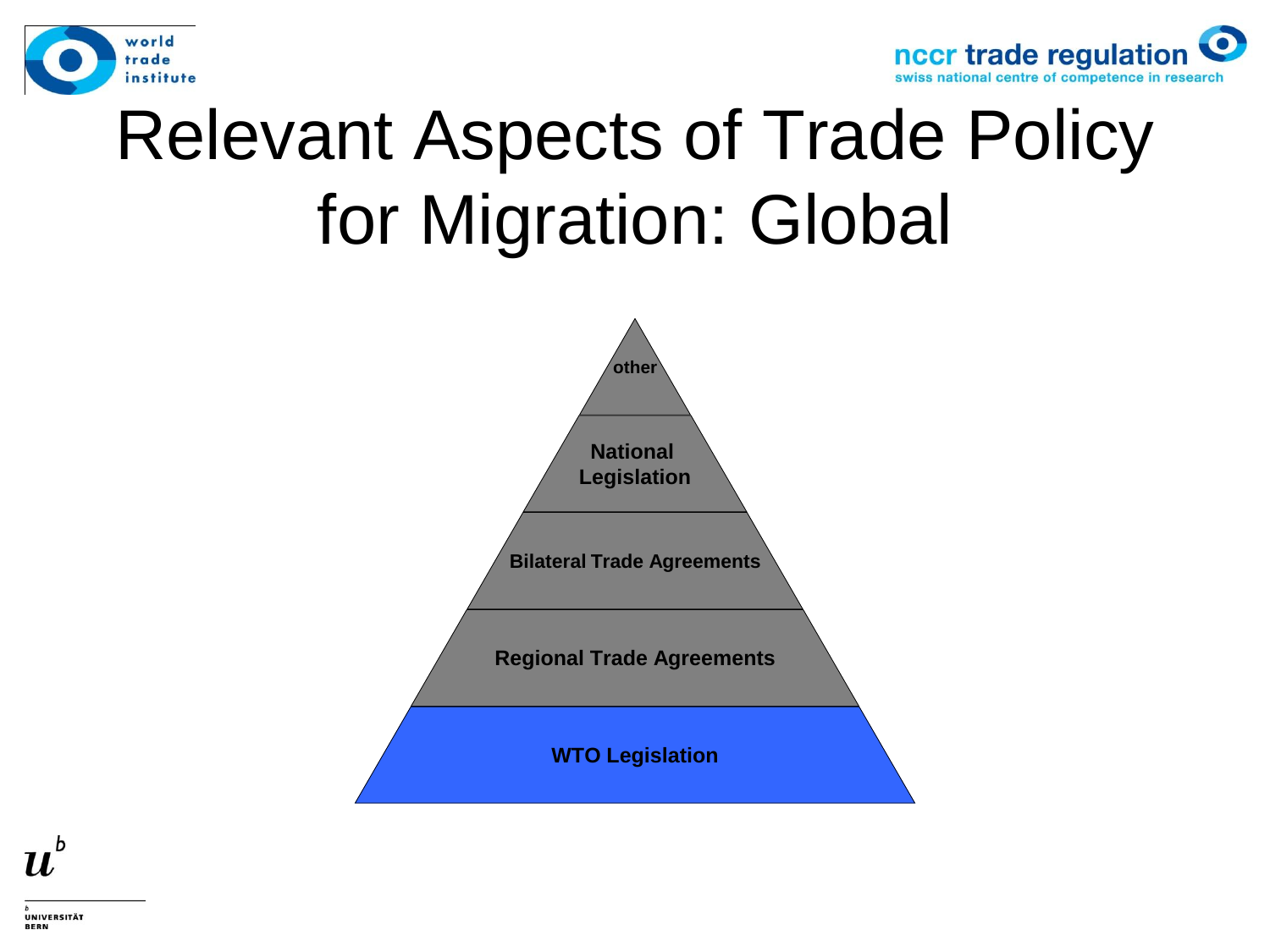



# Revisiting GATT

- Enhancing Market Access for Agricultural Products by Industrialised and Emerging Economies
- Tariff Reduction and Tariff Escalation
- Limiting Non-tariff Barriers
- Labelling (fair trade)
- Textiles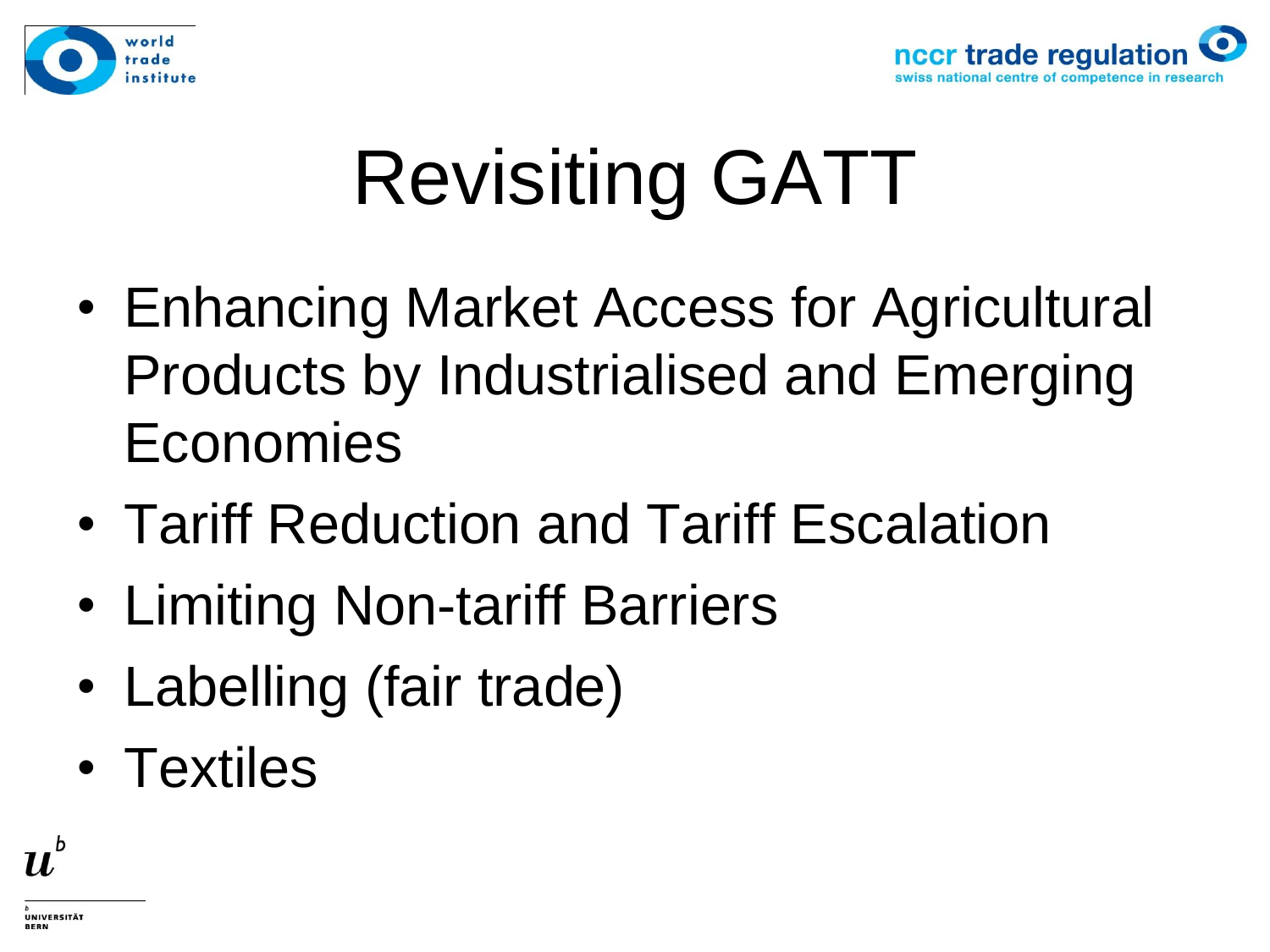



# Revisiting GATS

- Revisiting Mode 4
	- Binding Visa-Fast Track Procedure
	- Multilaterally agreed Criteria for Non-Formal Qualifications?
	- Extension to Low-Skilled Labour?
	- Modes of Graduation
- Multilaterally agreed System of Limited Working Permission?

 $\boldsymbol{u}^{\textit{b}}$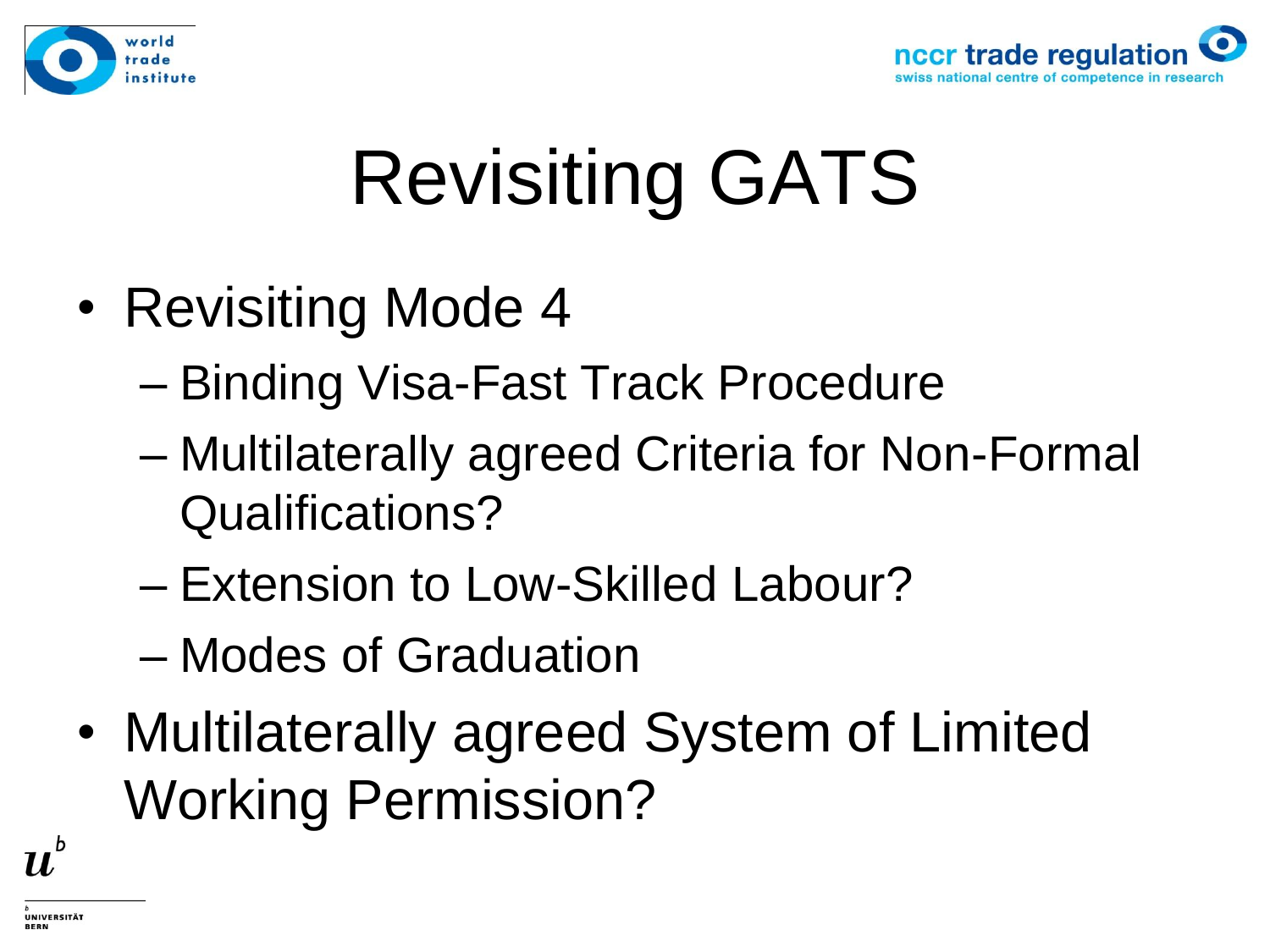



#### Revisiting other WTO Agreements

- Local Content Requirements
	- TRIMs Agreement (NT)
	- GPA (Agreement on Government Procurement)
- Knowledge-Transfer – TRIPs Agreement Art. 66:2 (tax breaks)
- Modes of Graduation

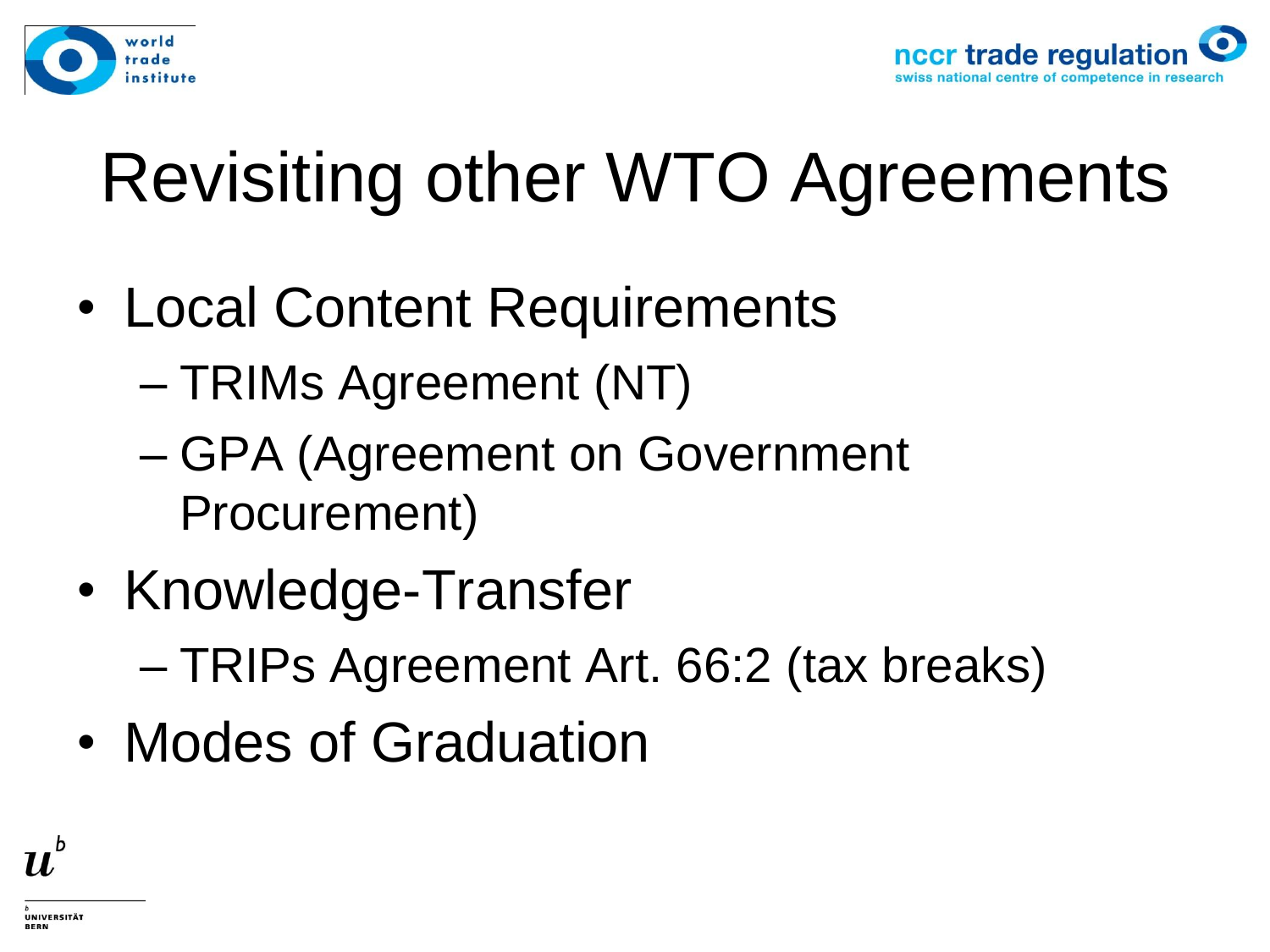



#### Relevant Aspects of Trade Policy for Migration: Regional



 $\boldsymbol{u}^{\text{\tiny b}}$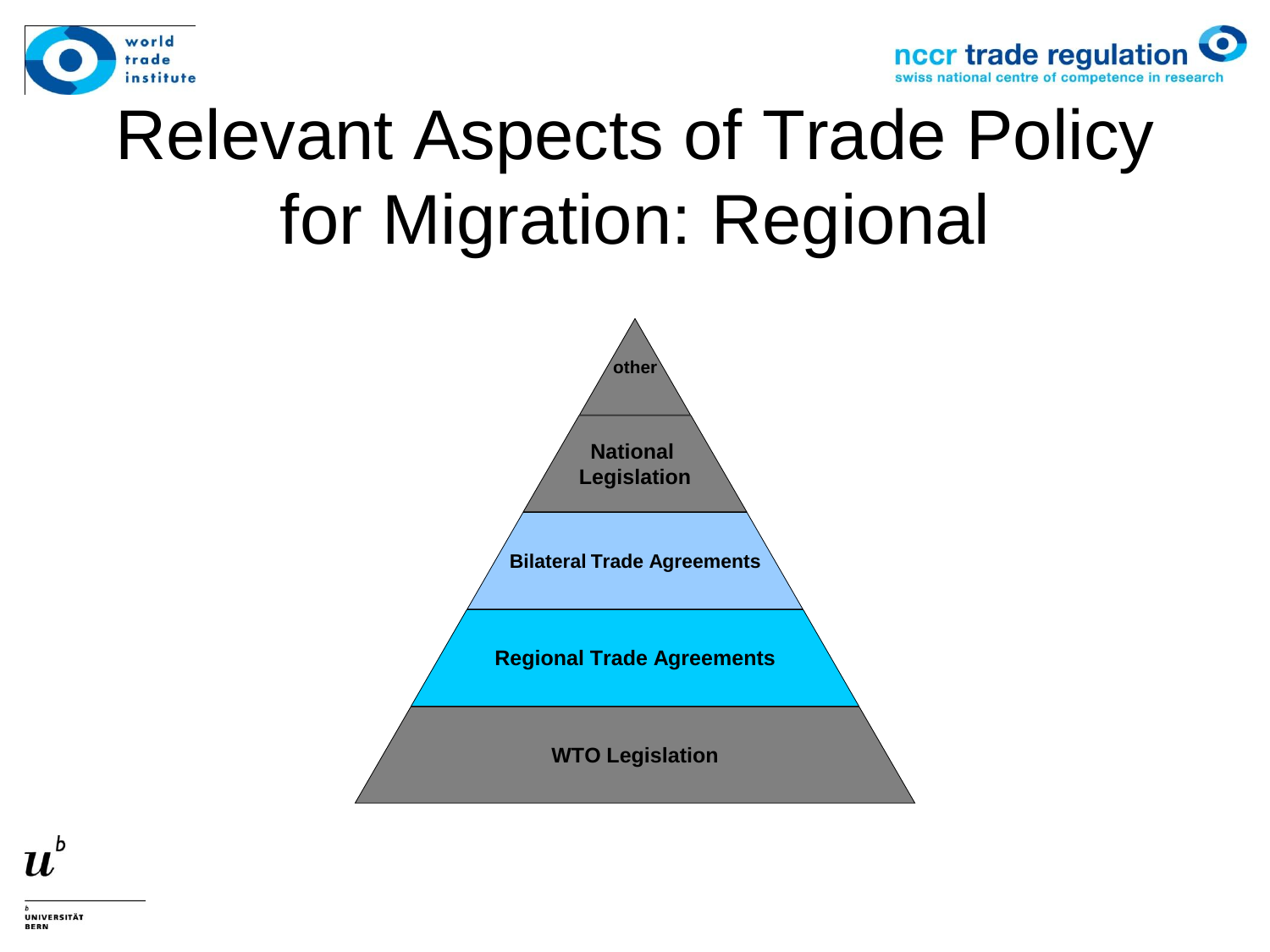



#### Revisiting Free Trade Agreements

- Adding Migration as a Pillar in FTAs
	- Market Access Regulation
	- Regulation of Circular Migration?
	- Extending GATS mode 4 to Low-Skilled Labour?
	- Educational Component

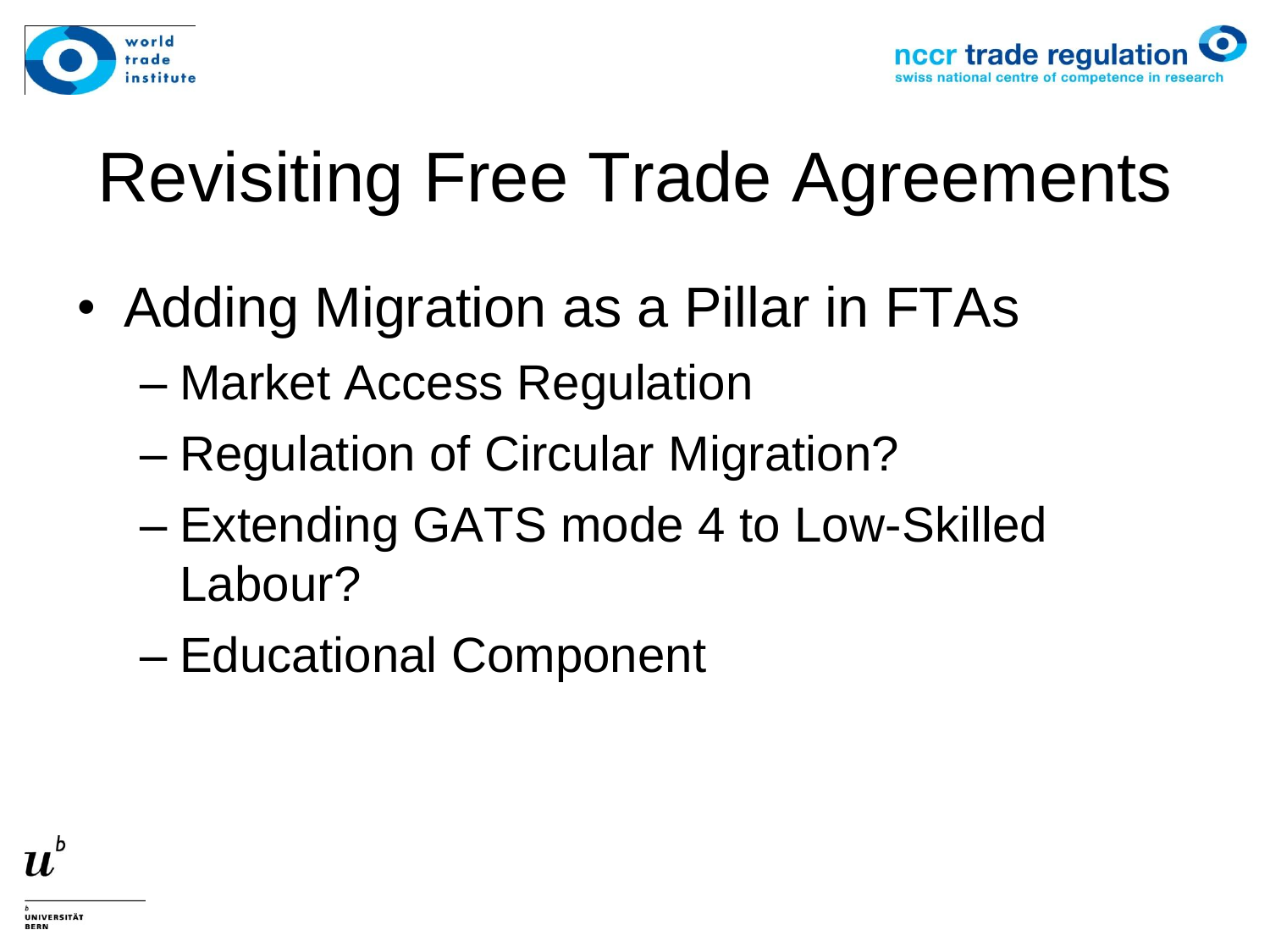



# INVESTMENT



 $\boldsymbol{u}^{\textit{b}}$ 

UNIVERSITÄT **BERN**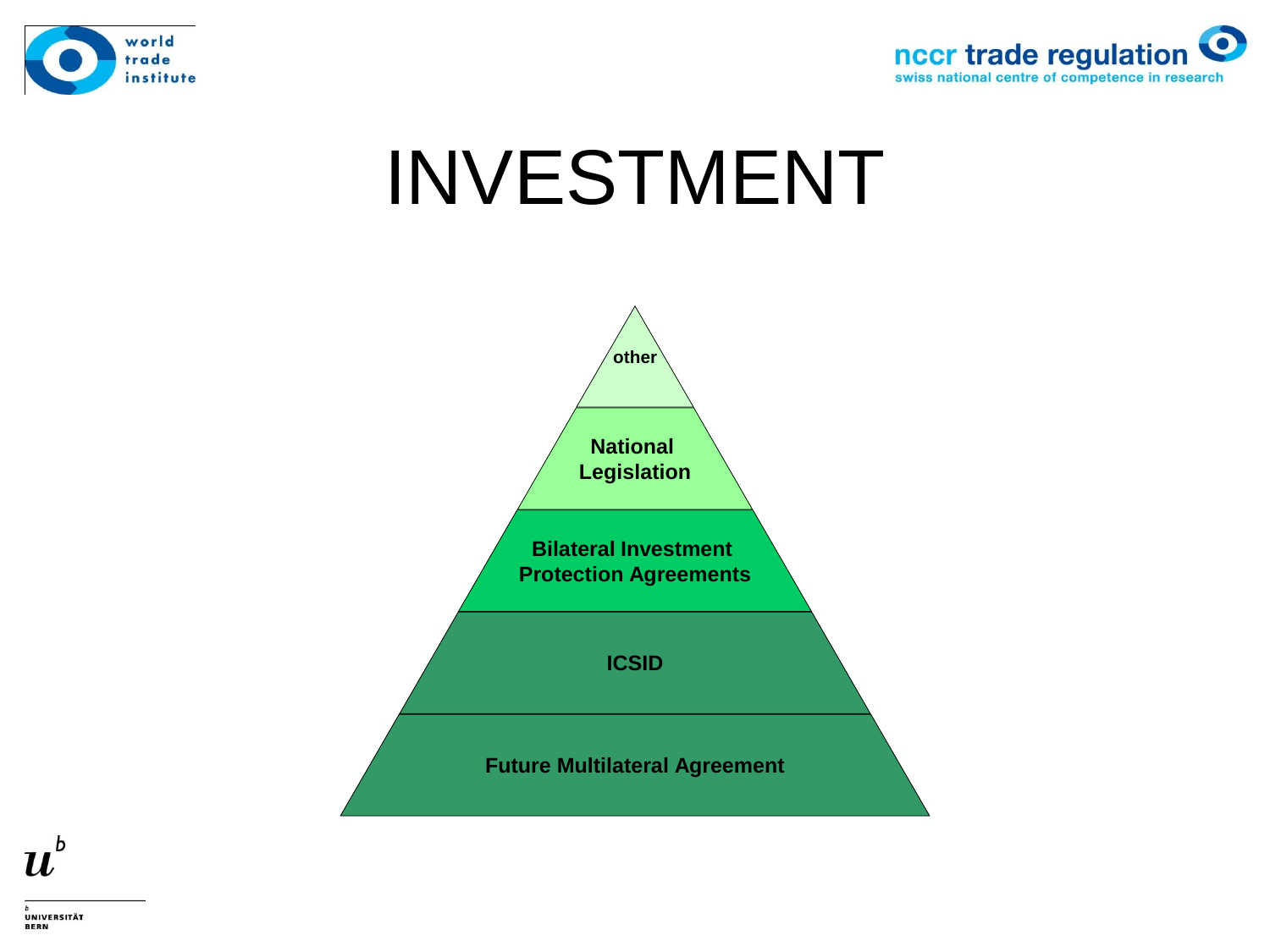



## Short Introduction to International Investment Regulation

- Highly Fragmented Regulation (mainly National and Bilateral Regulation, some Regional Agreements and no Multilateral Agreement yet)
- Focus on Protection of Investment
- Rethinking the Balance of Rights and **Obligations**

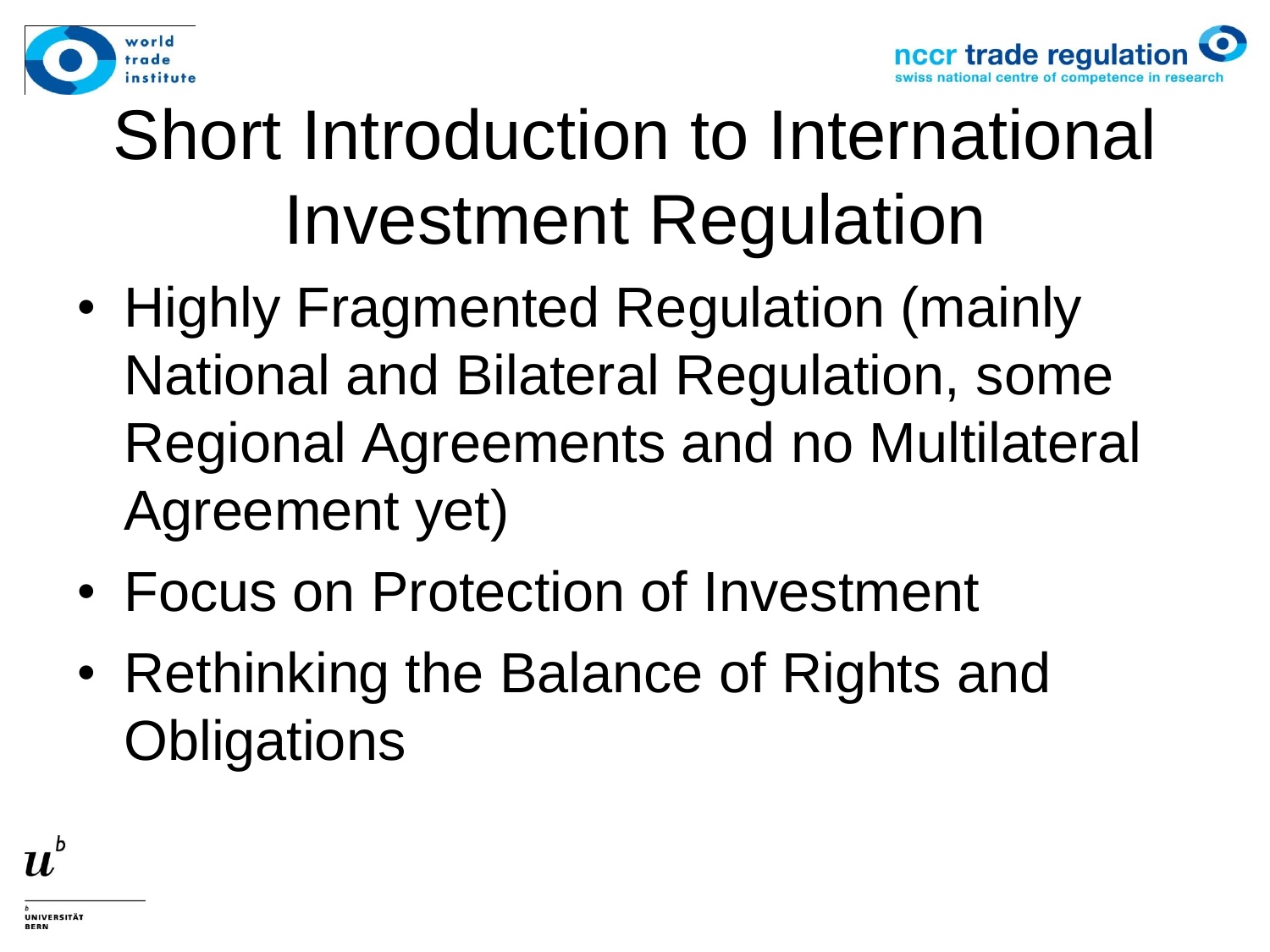



#### Number of BITs, DTTs and other IIAs World Wide



Source: UNCTAD world investment report 2011

http://www.unctad.org/templates/webflyer.asp?docid=15213&intItemID=1465&lang=1

UNIVERSITÄT

b  $\boldsymbol{u}$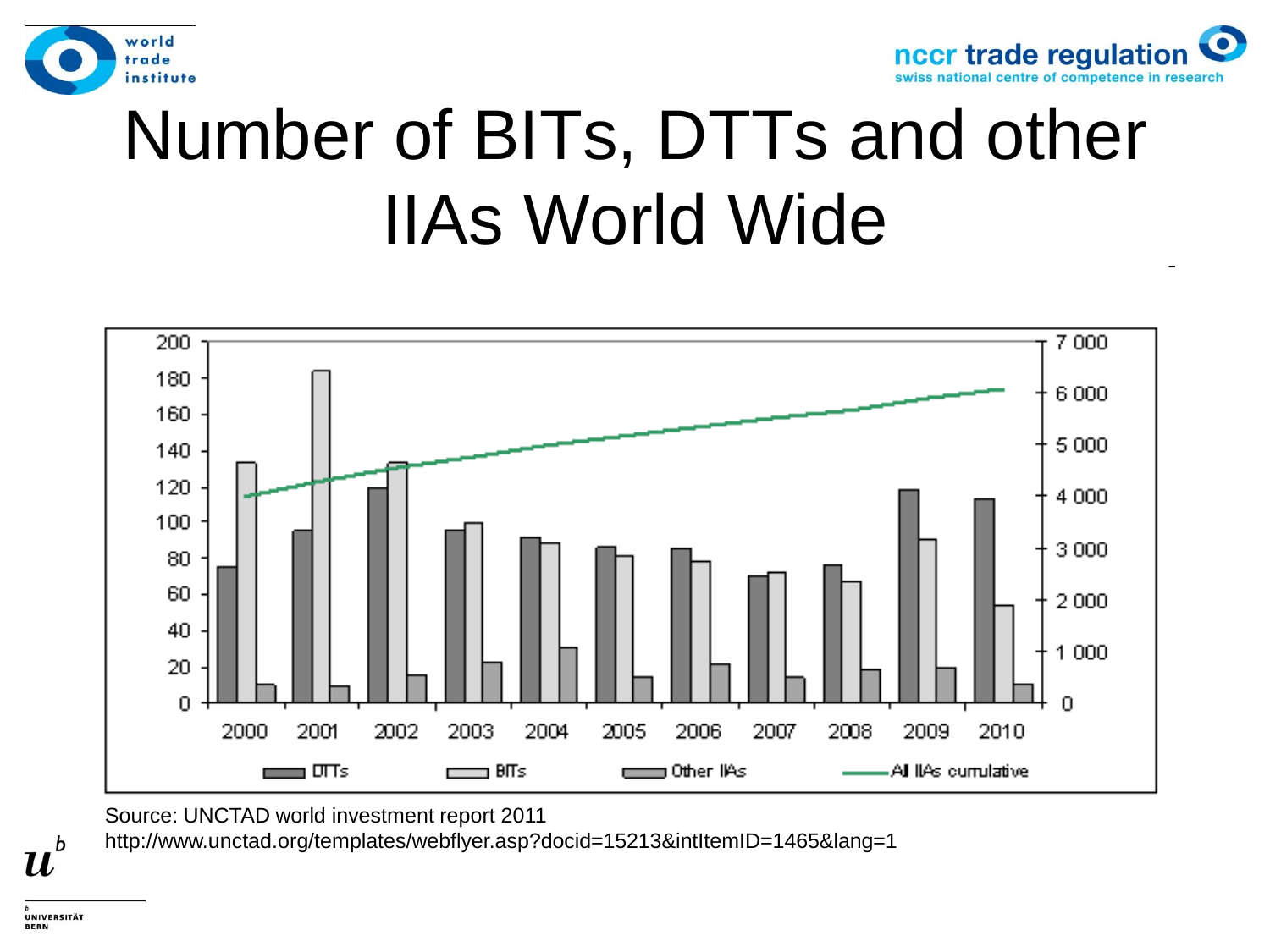



#### Global FDI Inflows by Groups of Economies (\$bn)



http://www.ft.com/intl/cms/s/0/6b23fe18-a39f-11de-9fed-00144feabdc0.html#axzz1WiAFnCvq

UNIVERSITÄT **BERN** 

 $\boldsymbol{u}^{\text{\tiny b}}$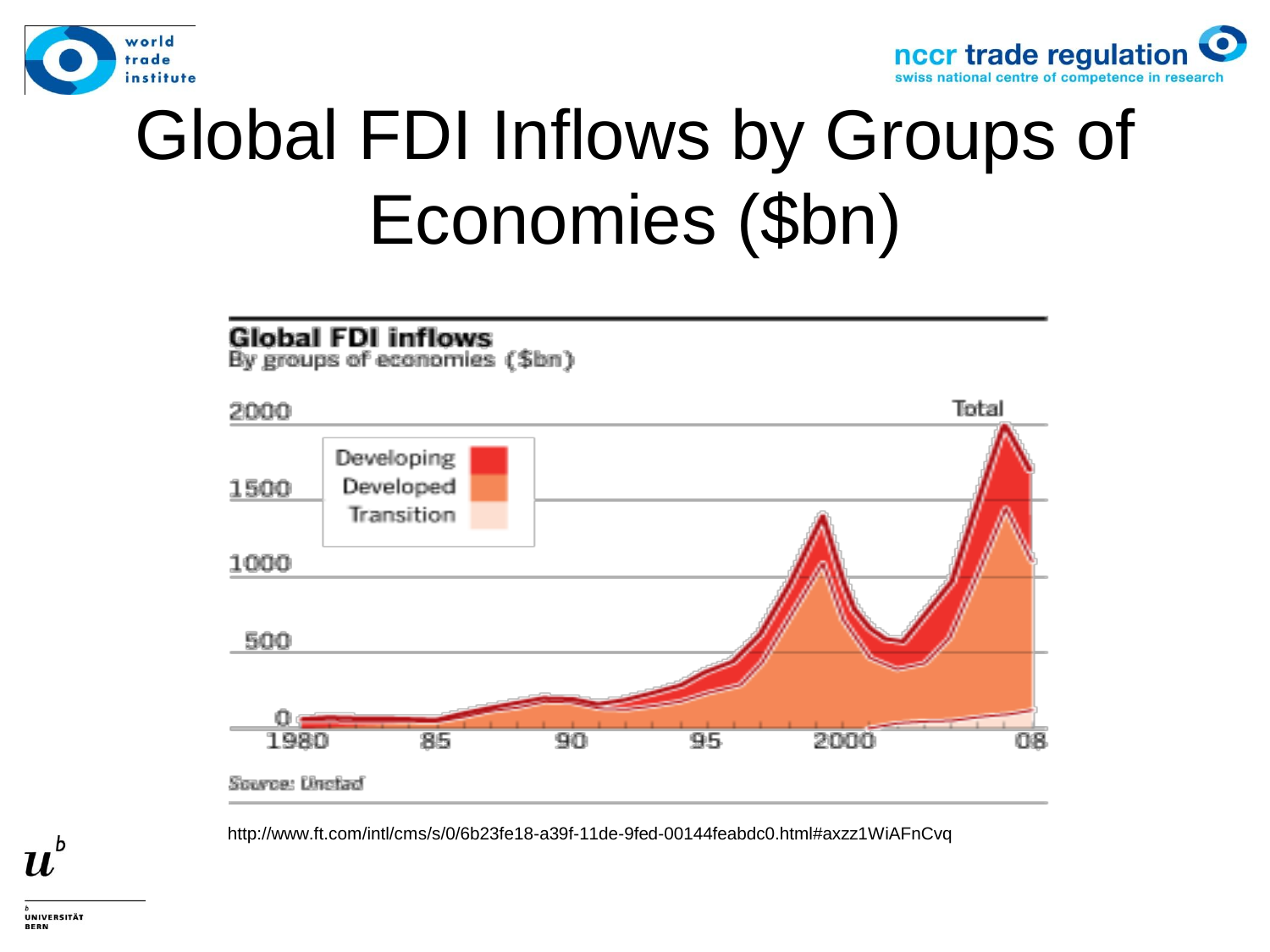



#### Relevant Aspects of Investment Policy for Migration: Global



 $\boldsymbol{u}^{\text{\tiny b}}$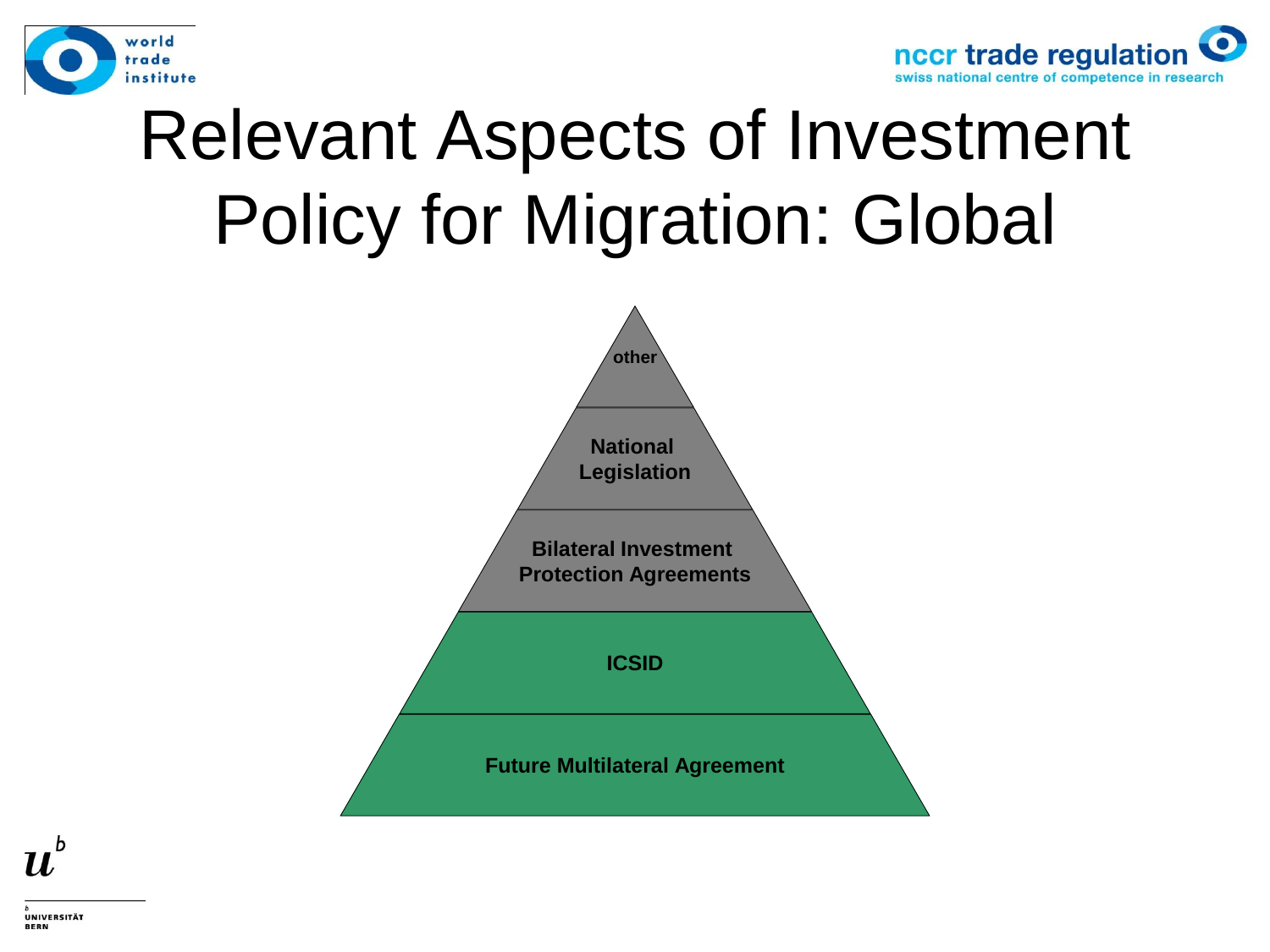



# Towards Global Standards

- Proper Balance of Rights and Obligations
- Transparency
- Securing Sustainable Investment
- Strengthening of Corporate Social Responsibility
- Limiting Sovereign Wealth Investment
- Binding Labour Standards
- Rule of Law
- Investment Dispute Prevention and Binding, cost-effective Judicial Dispute Settlement

 $\boldsymbol{u}^{\textit{b}}$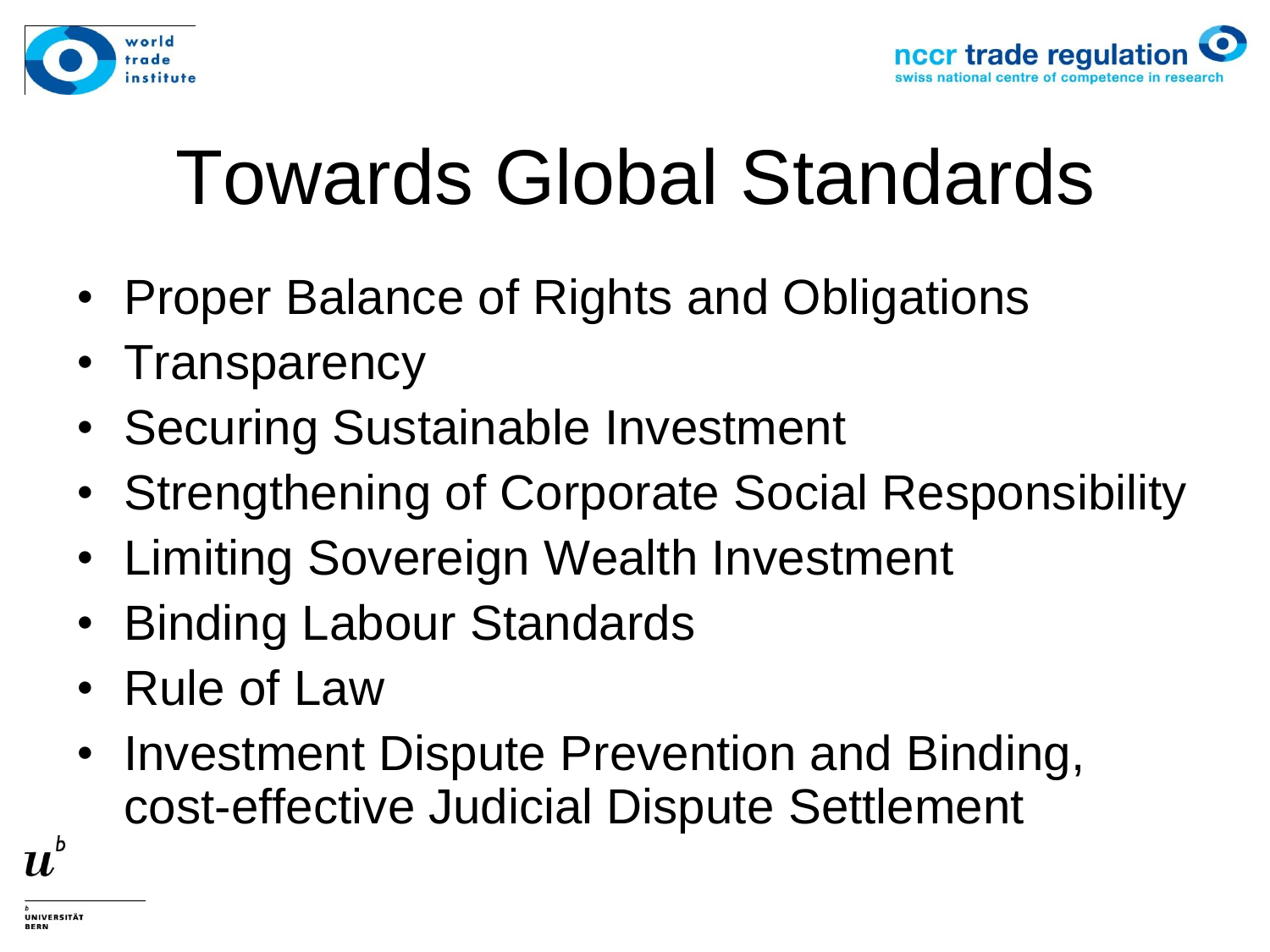



#### Relevant Aspects of Investment Policy for Migration: Regional



 $\boldsymbol{u}^{\text{\tiny b}}$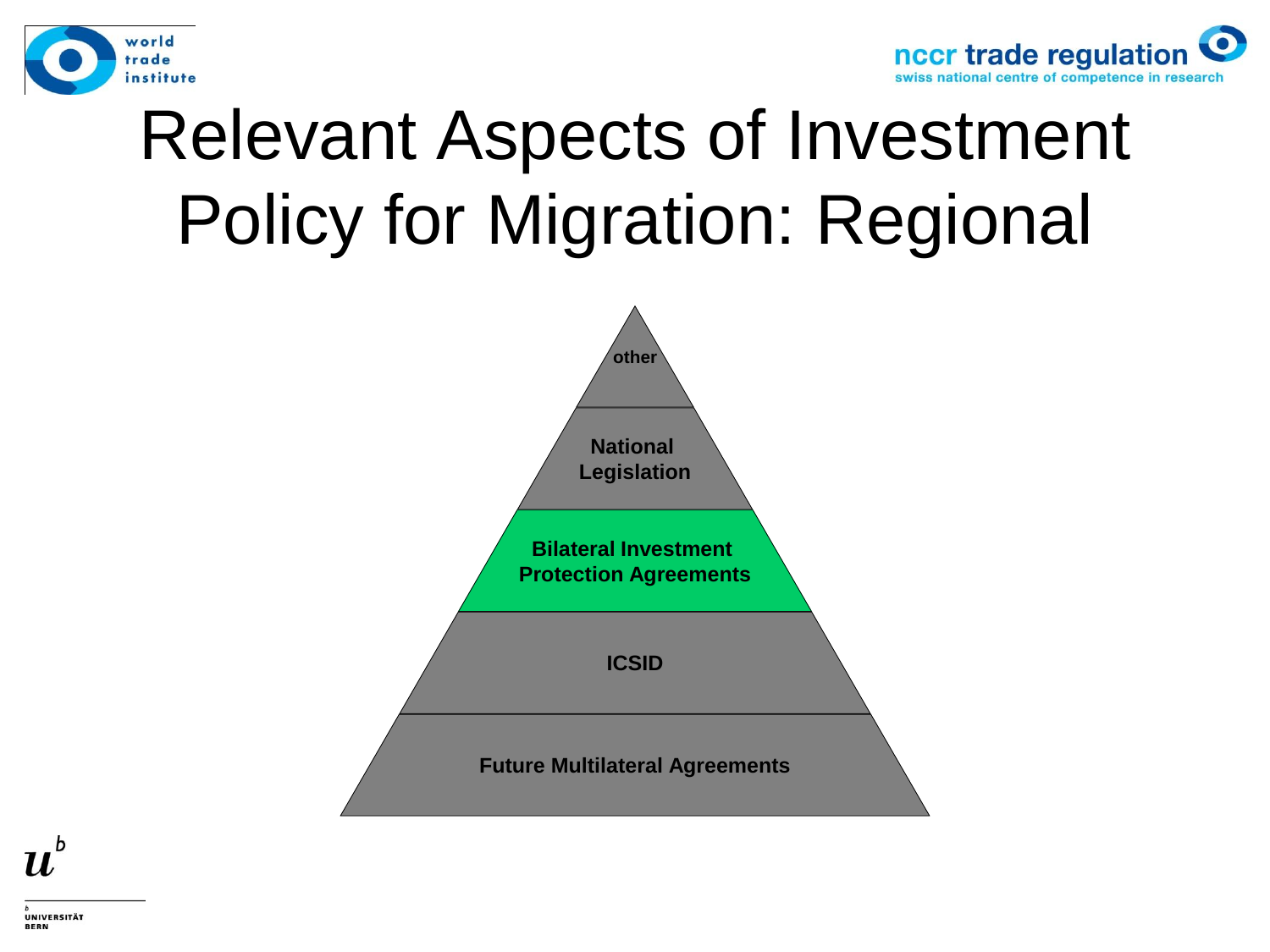



## Revisiting Bilateral Investment Protection Agreements

- Adding Migration as a Pillar to BITs
- Preparing for the Global Standards (trial and error)
- Specific Bilateral Commitments in the Field of Education, Knowledge-Transfer

$$
\boldsymbol{u}^{\flat}
$$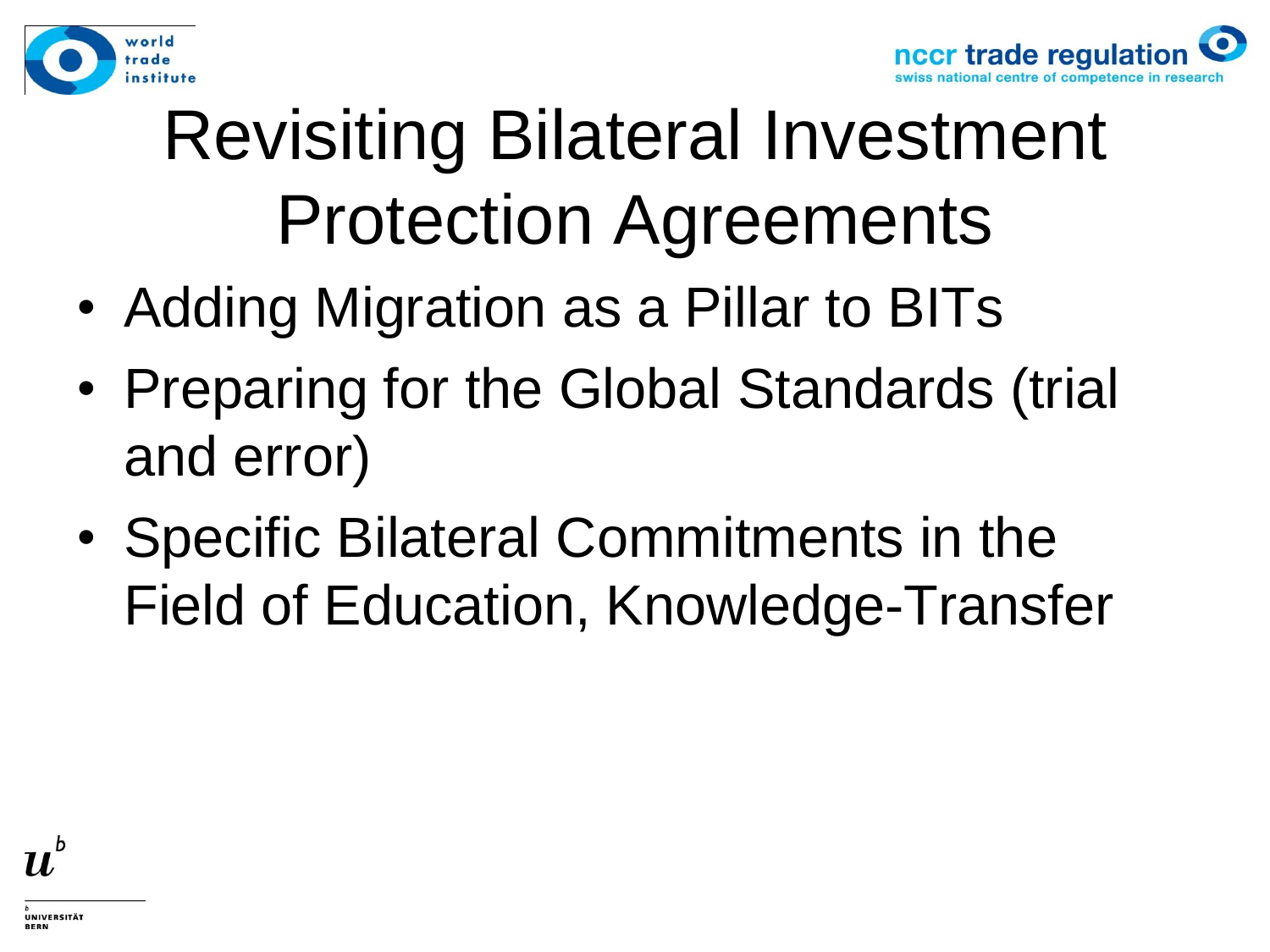









UNIVERSITÄT BERN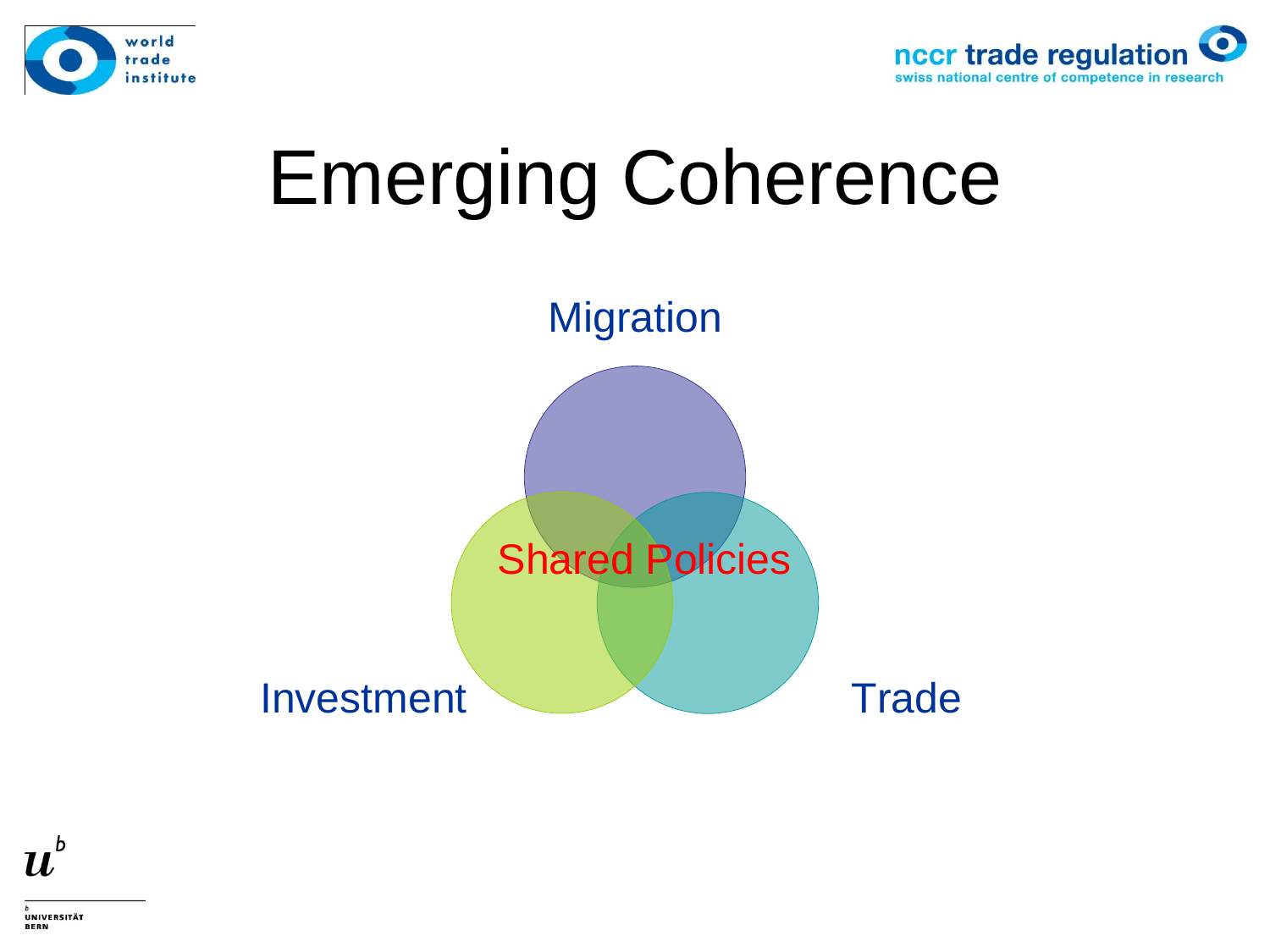



# Thank you for your attention!

#### I wish you an inspiring conference in Bern.

#### Prof. Thomas Cottier